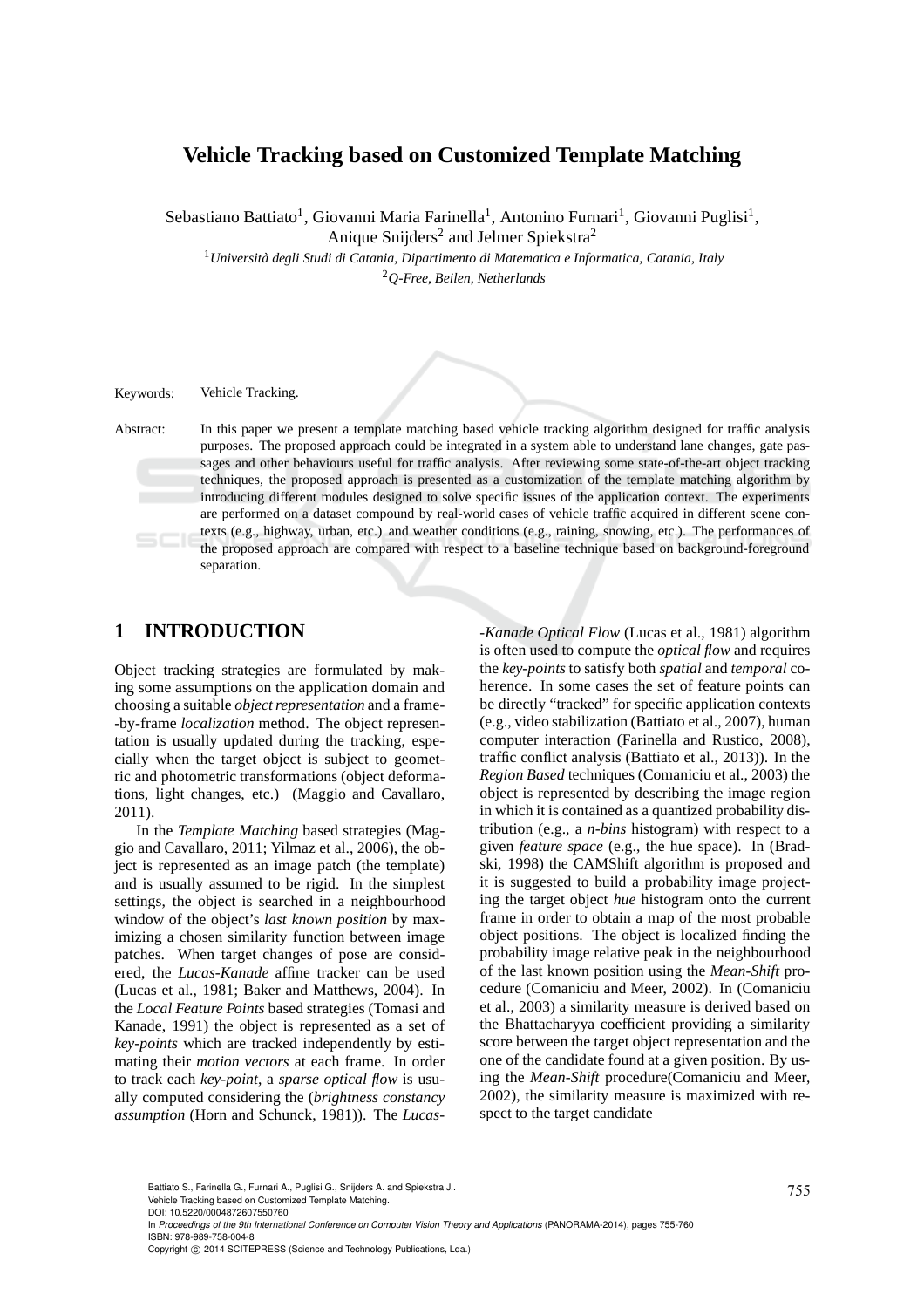

Figure 1: Preprocessing stage and generation of a normalized representation of the scene where the distance between neighbouring pixels is constant in the real world.

In this paper we present a customized vehicle tracking algorithm based on template matching. The proposed algorithm is tested on real video sequences which are characterized by high variability in terms of perspective, light and contrast changes, object distortion and presence of artefacts. The input sequences are the result of a preprocessing stage which filters out the camera distortion. An example of such preprocessing is reported in Figure 1. In designing the proposed algorithm the data have played the main role. In this paper we report the rationale beyond the build method making connections between the adopted strategies and the real video sequences.

The remainder of the paper is organized as follows: in Section 2 the reference video data are discussed, whereas Section 3 presents the proposed approach. Section 4 describes the experiments and the way we have measured the performances of the algorithms. Finally, Section 5 reports the conclusions and the directions for future works.

# **2 APPLICATION CONTEXT AND REFERENCE DATA**

The goal of our work is to correctly track each vehicle from the beginning of the scene to the end, assuming that an external detection module based on plate recognition gives to us the position of the front part of the vehicle in the first frame in which the plate is detected. The dataset used in the experiments consists of six video sequences related to real video traffic monitoring which have been acquired by  $Q$ -Free.<sup>1</sup> The

sequences exhibit high variability in terms of lighting changes, contrast changes and distortion. Specifically the input data are the result of a preprocessing stage which produces a normalized, low resolution representation of the scene where the distance between neighbouring pixels is constant in the real world (Figure 1). The sequences have been acquired in different places and under different lighting, weather and environment conditions and are identified by a *keyword* summarizing the main characteristic that the tracker should deal with, namely: LOW CONTRAST, LIGHT CHANGES, LEADING SHADOWS, STOP AND GO + TURN, RAIN and STOP AND GO. The overall sequences contain 1168 vehicle transits in total.

#### **3 PROPOSED APPROACH**

The proposed approach is based on the general *template matching* scheme: at the initialization step, assuming that the plate detection and recognition module returned the current vehicle position in the form of a bounding box, the template is extracted as a portion of the current frame and the object position is set to the bounding box centre; at each frame, a search window is centred at the object last known position and a number of candidates centred at each point of the search window and having the same size as the template are extracted. The object current position is then set to the one which maximizes the similarity score between the target template and the candidate one ac-

 $1$ O-Free (http://www.q-free.com/) is a global supplier of solutions and products for Road User Charging and

Advanced Transportation Management having applications mainly within electronic toll collection for road financing, congestion charging, truck-tolling, law enforcement and parking/access control.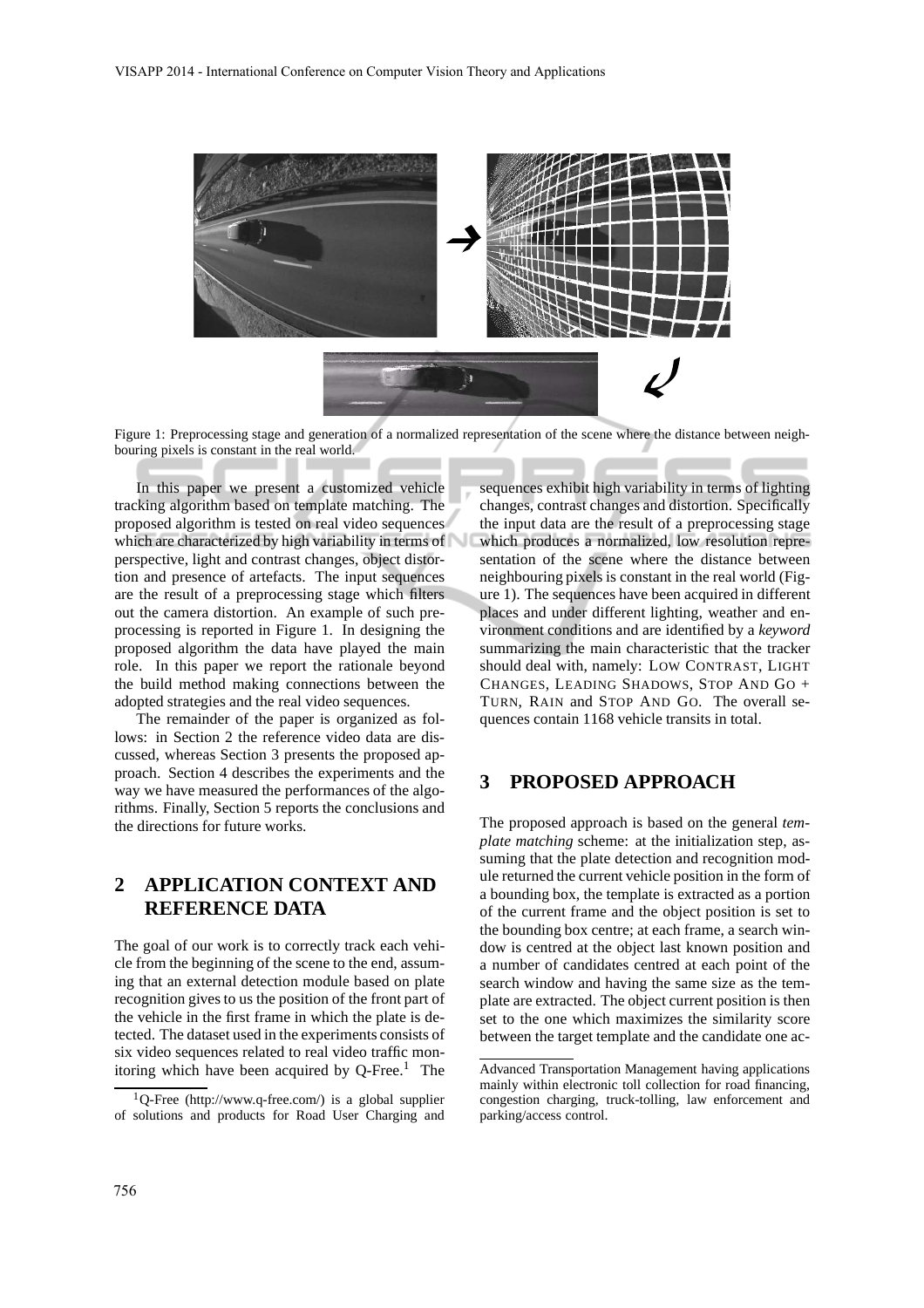cording to a selected similarity measure; at the end of the search, the vehicle representation is updated extracting a new template at the current vehicle position. We use this general scheme (Maggio and Cavallaro, 2011) as a baseline and augment it by adding some domain-specific customizations in the form of modules which can be dynamically switched on (or off) by a controller. There are four proposed modules: *Multicorrelation*, *Template Drift and Refinement*, *Background Subtraction* and *Selective Update*.

In the following we summarize the scope of each module used to extend the basic template matching procedure providing related details. All the parameters' values are reported in Section 4.

The presence of artefacts (see Figure 2 (a)) contributes to radical changes of the vehicles' appearance between consecutive frames. In such cases the similarity between the current instance of the object and its representation can be low, thus making the tracker less accurate and possibly leading to a failure. In order to reduce the influence of the artefacts, we act as if it were an occlusion problem introducing an alternative way to compute the similarity between two image patches which is referred to as *Multicorrelation*: both the *template* and the *candidate* are divided into nine regular *blocks*. A similarity score (e.g., Normalized Cross Correlation) is so computed between each couple of corresponding *blocks* and the final score is obtained by averaging the nine subwindows similarity values. A statistical analysis of the similarity score values highlighted that when the issue shown in Figure 2 (a) arises, the *similarity measure* computed in the regular way tends to be lower than a given threshold *tm*. So we use the *multicorrelation similarity measure* only when the regular *similarity score* is under the given threshold. Figure 2 (c) shows the result of the multicorrelation approach.

The presence of *light*, *perspective*, *contrast* changes and *distortion*, joined with the continuous update of the *template*, generate the *template drift* problem in the form of the progressive inclusion of the background into the *template model*. This effect is shown in Figure 2 (b).

In order to reduce the *template drift*, a *refinement* is performed at the end of the basic template matching search. The *refinement* is based on the assumption that the object is stretched horizontally by effect of the distortion introduced in the preprocessing stage (see Figure 1). According to this assumption, we adopt the following strategy: given the current frame and the template model found at the previous frame, we search for a version of the object at a smaller horizontal scale, obtaining a smaller tracking box which will be properly enlarged backward in order to fit the original template dimensions. Searching for the object at different horizontal scales would make the algorithm much slower, so, in order to improve performances, we first perform a *regular search* (i.e., without any *refinement*) in order to obtain an *initial guess*, afterwards we search for the *best match* among a number of *candidates* obtained discarding the rightmost pixels (the ones which are more likely to contain background information) and horizontally-scaled versions of the template. The results of the technique are shown in Figure 2 (d).

When tracking *tall vehicles*, the *perspective issue* shown in Figure 2 (e) arises: the radical change of the vehicle appearance in consecutive frames leads to the progressive inclusion of the background inside the template model up to the eventual failure of the tracker. In order to correct this behaviour, after a regular search, we perform a *background aware refinement* sliding the tracking window backward in order to remove the background pixels in the front of the tracking box through a rough *background subtraction* technique based on subsequent frames subtraction and thresholding. The results of the technique are shown in Figure 2 (g).

The continuous update of the vehicle representation induces the template drift problem in those sequences in which the vehicles move slowly. An example of this problem is shown in Figure 2 (f). Since the vehicle moves very slowly and considering that the object changes of appearance between two consecutive frames are slight, a shifted version of the template still returns a high similarity score, while the continuous update favourites the propagation of a wrong vehicle representation. In order to correct this behaviour, we update the object representation only when it is significantly different from the old one, i.e., when the *similarity score* is under a fixed threshold *tu*. Figure 2 (h) shows the results of the *selective update* mechanism.

Due to the different operations involved in the specific modules, we found the performances of the modules to be dependent on the vehicle speed. In order to maximize the performances of the overall algorithm on the data, we distinguish between *high-speed* (60 *km*/*h* or more) and *low-speed* (less than 60 *km*/*h*) vehicles and introduce a *controller component* which dynamically enables or disables the modules.

# **4 EXPERIMENTAL SETTINGS AND RESULTS**

All the experiments have been performed on the dataset described in Section 2. The sequences have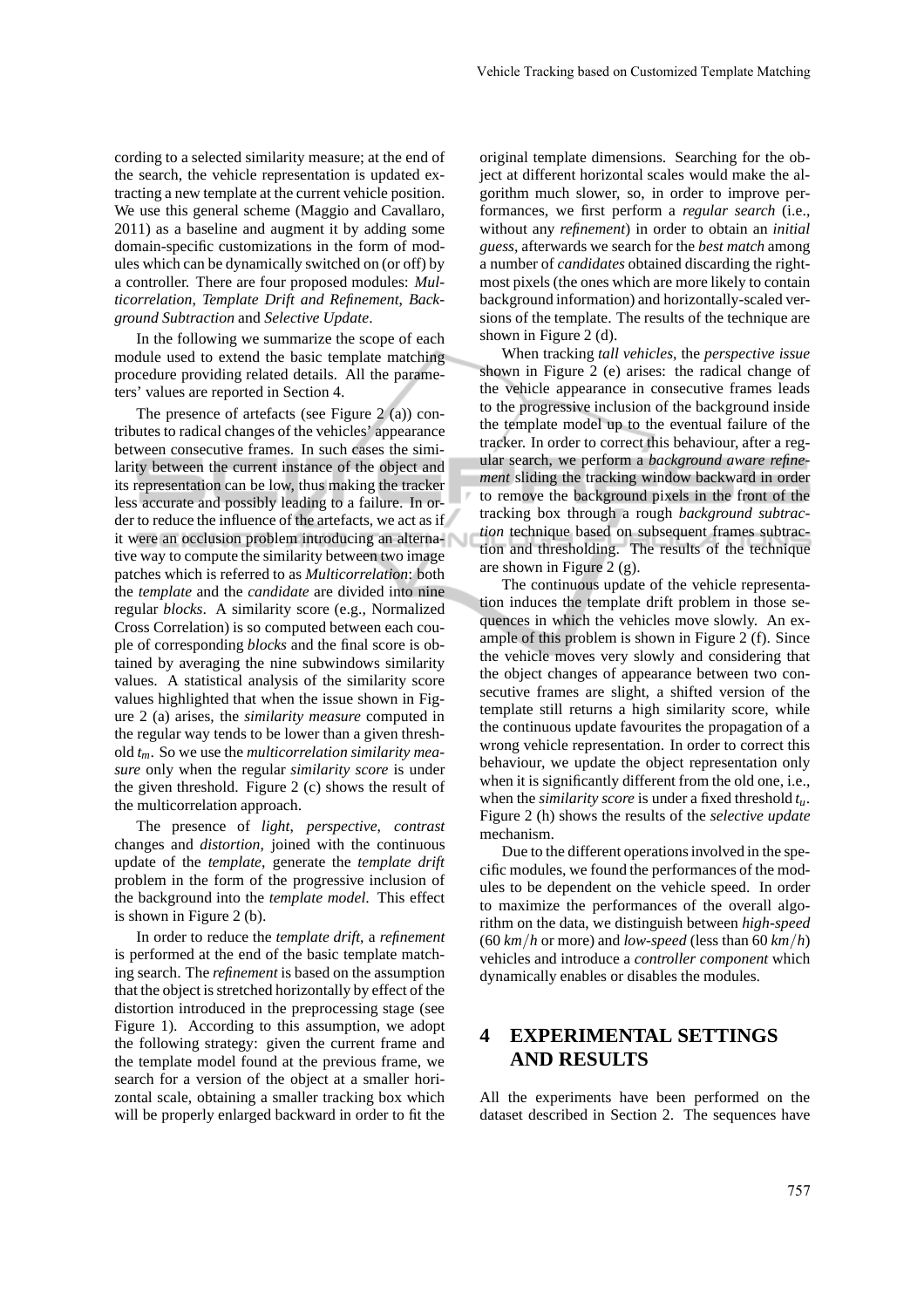

(g) Background Subtraction Results (h) Selective Update Results

Figure 2: The figure shows the domain specific issues (a, b, e, f) and the results of the modules introduced to deal with them (c, d, g, h).

been manually labelled annotating for each vehicle *transit*, the bounding box of the starting frame and the final frame. This information is used to initialize the proposed tracker, $<sup>2</sup>$  which is then executed in the sub-</sup> sequent frames till the last frame of the transit is processed. After running the different compared trackers, an examination is needed to manually mark each tracked transit as "successful" or "failed". We have also manually annotated the first frame of failure. The algorithm parameters have been tuned through a statistical analysis in order to maximize the performances on the data. The *Normalized Cross Correlation* is used as *similarity measure* for template matching, the search window size is 20  $px \times 12 px$  wide, in order to handle vehicles with a maximum horizontal speed of 381 *km*/*h* and a maximum vertical speed of 32 *km*/*h*. The search is performed using an asymmetrical window (forward only) in order to reduce the computation (the vehicles can only move forward or stay still). As we cannot predict an exact horizontal scaling factor, in the refinement stage, multiple *scaling factors* have to be explored. Since in the given context a scaling factor of 0.02 corresponds to less than 1 *px*, which is the best precision we can achieve, and considering that a statistical analysis pointed out that in most cases the best scaling factor is in the range [0.90,1], the scaling factors are taken form this range at step of 0.02. Both the *multicorrelation* and the *selective update* thresholds are set to  $t_m = t_u = 0.8$ .

In order to analyse the trackers performances, two evaluation methods are used:

**Transit based Accuracy (TBA):** focused on the ability to correctly track the vehicle in all the frames of his transit. This measure is defined as:

$$
TBA = \frac{1}{N} \sum_{i=0}^{N-1} s_i(T_i)
$$
 (1)

where  $N$  is the total number of transits,  ${T_i}_{i \in [0,N-1]}$  are the transits and

$$
s_t(T_i) = \begin{cases} 1 & \text{if the tracking has no errors} \\ 0 & \text{otherwise} \end{cases}
$$
; (2)

**Longevity based Accuracy (LBA):** focused on the tracker longevity, i.e., the mean transit percentage correctly tracked before a possible failure. This measure is defined as:

$$
LBA = \frac{1}{N} \sum_{i=0}^{N-1} s_l(T_i) .
$$
 (3)

where  $N$  and  $T_i$  are defined as above,

$$
s_l(T_i) = \frac{m_i}{n_i} \,, \tag{4}
$$

 $m_i$  is the number of frames in which the vehicle is tracked correctly in transit  $T_i$  and  $n_i$  is the total number of frames in *T<sup>i</sup>* .

For sake of comparison we have considered the following approaches: the *CAMShift* algorithm (Bradski, 1998) gives poor results since the initialization step in the intensity domain fails. This is due to the simplicity of the image representation which doesn't ensure the maximization of the similarity measure between the target representation and the candidate one. The *Kernel-Based Object Tracking* algorithm (Comaniciu et al., 2003) succeeds in the initialization step but fails in the tracking due to the poor

<sup>2</sup>We assume that the bounding box is given by another module related to the plate detection and recognition already present in the systems.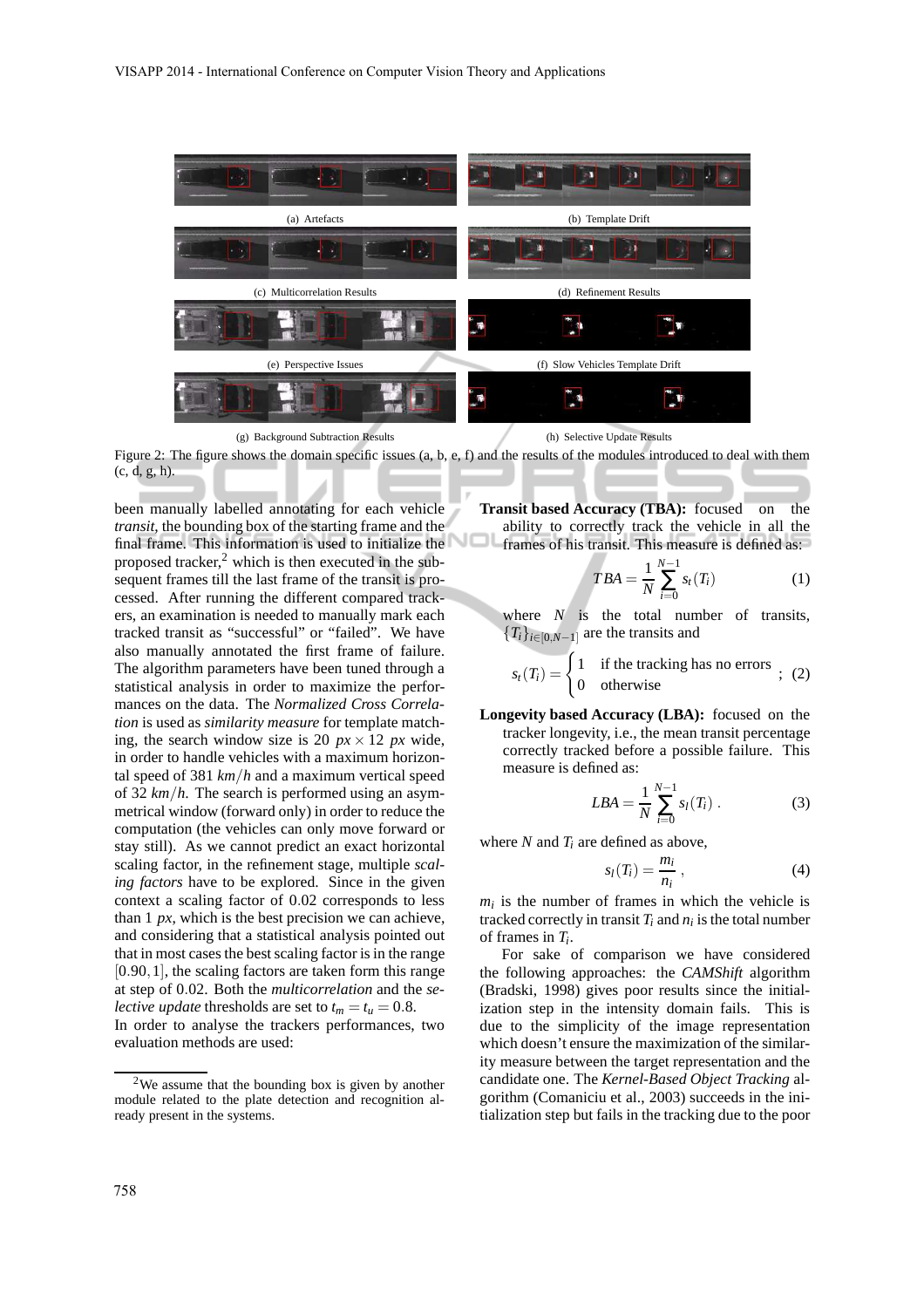

Figure 3: The results of the proposed technique on the sequences identified by corresponding keywords.



Figure 4: The results of the proposed technique (PS) vs a simple background-foreground separation pipeline (BS) according to the *TBA* measurement (see Section 4).

separation between the object and the background in the feature space (intensity values). Both *CAMShift* and *Kernel-Based Object Tracking* do fail in the *gradient orientations feature space* since the similarity measure is not a smooth function (no gradient based optimizations are possible).

Figure 3 shows the results of the proposed approach for each sequence (identified by its relative keyword as described in Section 2) and the global accuracy according to the *TBA* and the *LBA* measuring methods. The introduction of the two measuring methods can be justified observing that they measure two different qualities of the tracker. In the STOP and ROTATION sequences, it can be noticed that the *TBA* values are consistently lower than the related *LBA* values. This happens because the tracker correctly tracks the object for the most part of the scene (obtaining a high *LBA* score) systematically failing in the last frames of the transit due to poor lighting (which gives a zero-weight to the transit in the *TBA* settings). Figure 4 compares the results of our *technique*

with respect to the results of a typical *background- -foreground separation* pipeline based on *first order time derivative* and *gradient difference*, according to the *TBA* measurement.

#### **5 CONCLUSIONS**

In this paper we have proposed a template matching based method for vehicle tracking applications. The classical template matching algorithm has been customized to be able to cope with a series of challenging conditions related to real word sequences such as high variability in perspective, light and contrast changes, object distortions and artefacts in the scene. The effectiveness of our approach has been then demonstrated through a series of experiments in critical conditions and comparisons with respect to a baseline technique. Future work will be devoted to compare the proposed tracker with respect to recent techniques (e.g., TLD (Kalal et al., 2009)) as well so to include